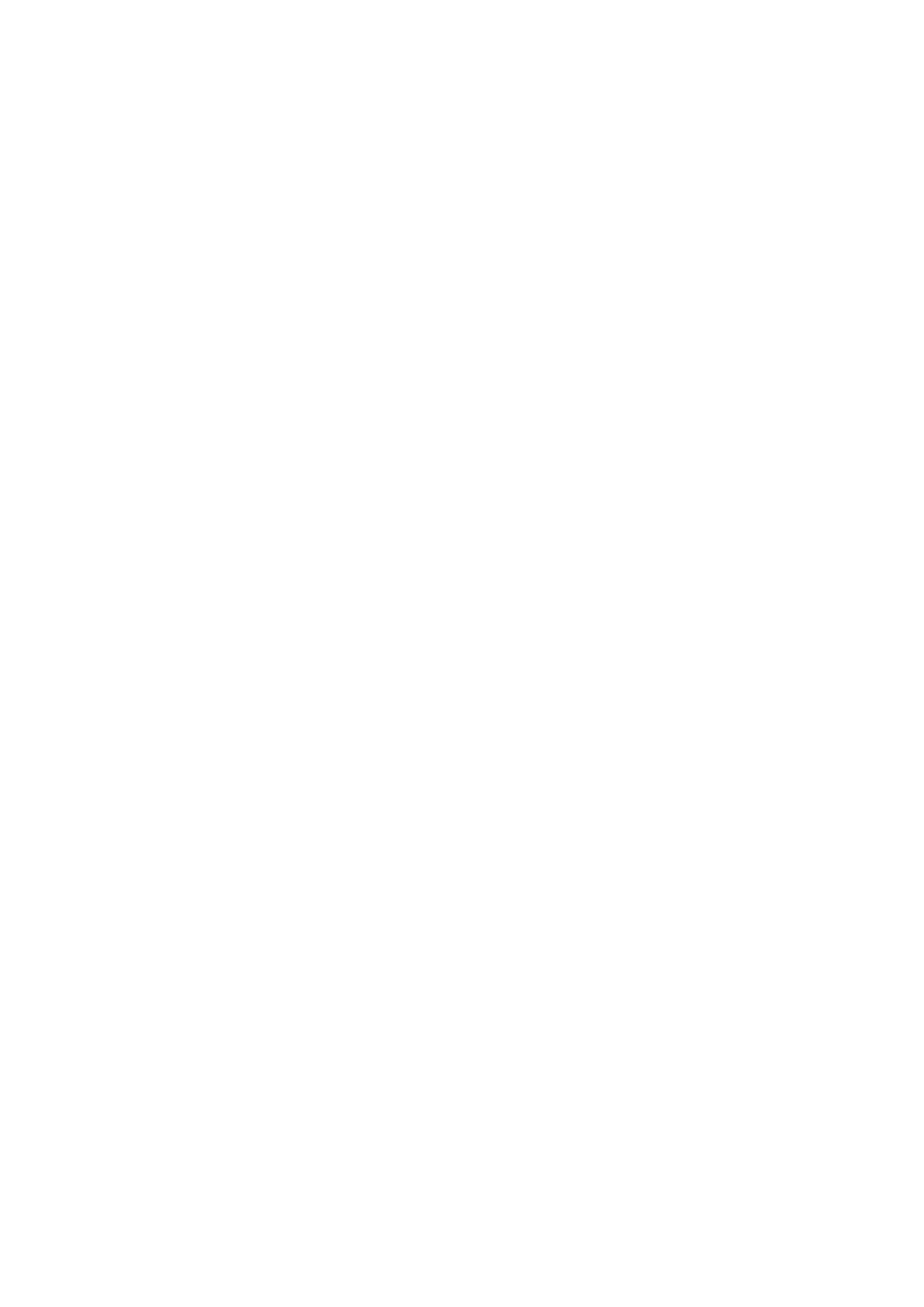

### **Executive Summary**

This document presents interim findings from the impact evaluation of *myplace.*

*myplace* was launched in April 2008 and has made 63 capital grants of between £1m and £5m each for high quality youth centres which offer young people access to a wide range of activities and support services. The programme aims to place young people in the lead in the planning and delivery of projects and is based on partnership working across sectors to develop centres that respond to local needs and priorities and are sustainable. The Big Lottery Fund (BIG) is delivering *myplace* on behalf of the Department for Education (DfE).

#### **Introduction**

#### *myplace*

The *myplace* programme has its origins in the 'Aiming High' (HM Treasury, 2007) policy framework of the (then) Labour Government. This laid out a strategy for youth provision which focused on 'helping teenagers to develop important social and communications skills, build their self-esteem and self-confidence and, improve their attitudes to school and help them avoid risks such as experimenting with drugs, being involved with crime or anti-social behaviour. The programme has four outcomes:

- more young people, parents and communities feeling that young people have attractive and safe places to go in their leisure time where they can get involved in a wide range of exciting activities
- **numore young people, particularly the most disadvantaged, participating in positive leisure** time activities that support their personal and social development
- **numore young people having access to information, advice and guidance services from** within places they feel comfortable
- stronger partnership working between local authorities and their third, private and public sector partners to plan, deliver and operate financially sustainable facilities with and for young people.

The Coalition Government's priorities for young people and services are set out in the 'Positive for Youth' policy statement (December 2011). Within this context, *myplace* investment is intended to drive the on-going reform of local youth provision, including an enhanced role for civil society organisations (CSOs) in delivering publicly-funded services. Projects are expected to focus strongly on evidence-based early interventions for vulnerable young people, to work collaboratively across sectors, to lever in additional resources and to increase engagement with the private sector.

#### *The evaluation*

BIG commissioned the Centre for Regional Economic and Social Research (CRESR) and the Centre for Education and Inclusion Research (CEIR) at Sheffield Hallam University to carry out an impact evaluation of *myplace* between November 2011 and March 2013.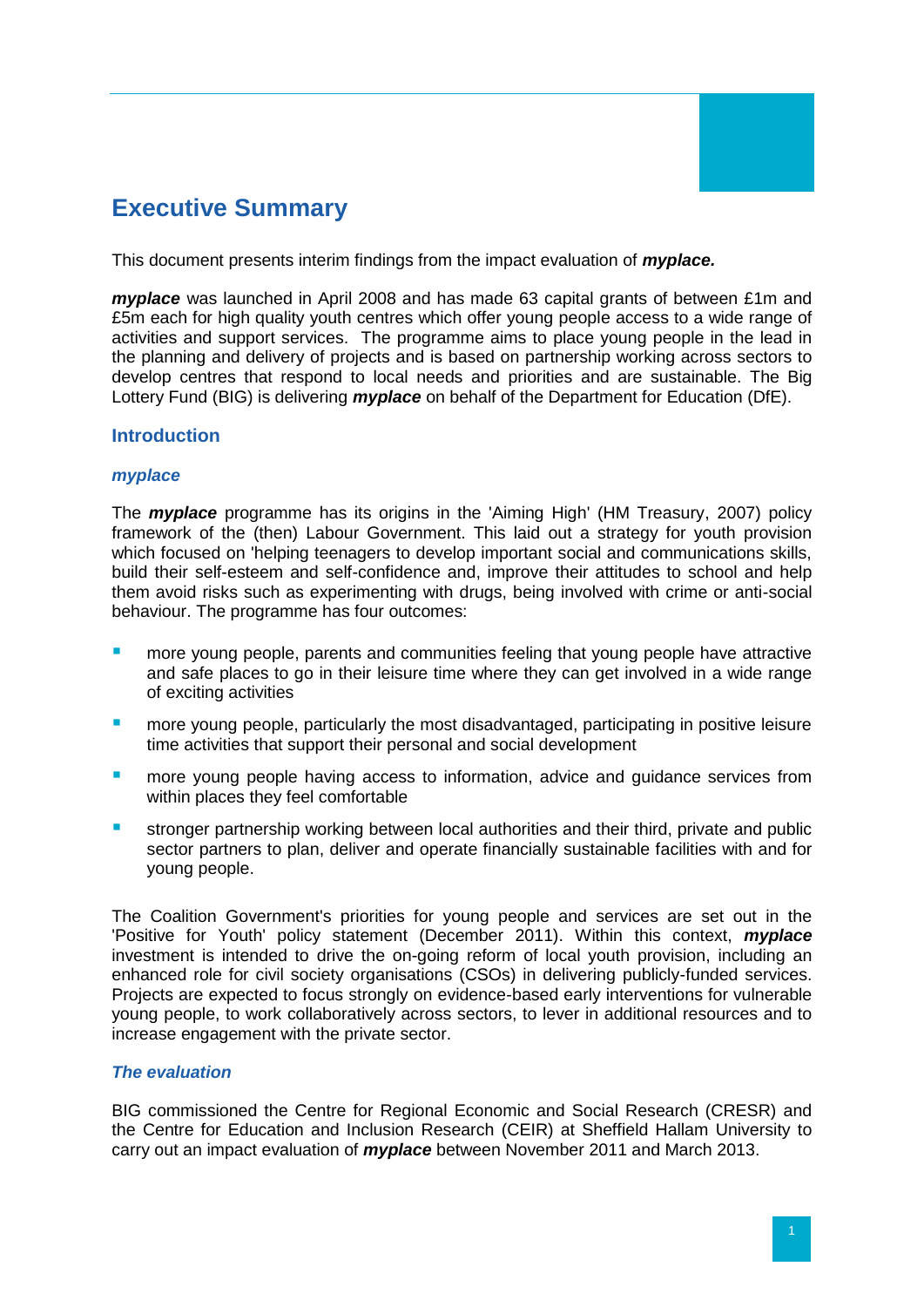The evaluation is addressing three questions:

- **u** what are *myplace* centres and other youth centres/ facilities achieving and what is best practice in measuring impact?
- **•** what are the on-going costs of provision and how should this inform future investment decisions by local authorities and others considering establishing youth centres?
- **how are** *myplace* centres and other youth centres/ facilities generating income and what are the lessons for revenue planning in the future by local authorities and others considering investment in youth facilities?

Methods include baseline and follow-up surveys of grant holders, and young people attending *myplace* centres (the participant group) and a 'comparator' group of young people living in areas that have not had *myplace* investment. These surveys will be used to identify relationships between provision and outcome change for young people. In addition, 10 case studies are being carried out to explore aspects of implementation and the ways in which young people benefit from *myplace* centres.

The interim report presents data from baseline surveys of grant holders and young people, along with emerging evidence from case study *myplace* centres. The baseline data provides information on what *myplace* centres are offering to young people and on the characteristics, attitudes and behaviours of young people who are, and are not, attending *myplace* centres.

Follow-up surveys, to be conducted in late 2012, will provide evidence of change. Differences in outcome change between the participant and comparator groups of young people will be used to identify the impact of the *myplace* investment.

#### **Key Findings**

Findings are presented in the context of the four programme outcomes.

**Outcome**: *more young people, parents and communities feeling that young people have attractive and safe places to go in their leisure time where they can get involved in a wide range of exciting activities*

#### *Evaluation Findings*

#### *myplace centres are located in areas which maximise opportunities for access by young people*

Centres are most commonly located in inner urban areas in central locations in towns and city centres and are thus close to local transport hubs, maximising opportunities for access by young people from across (and in some cases between) local authority areas. Central locations are sometimes also places where young people congregate.

The catchment area for 63 per cent of the *myplace* centres within a local authority area. However, over 30 per cent of centres anticipate that young people will travel beyond local authority boundaries to access provision and a small proportion (five per cent) of projects report their catchment area to be the local community: young people living within a one mile radius of the *myplace* project.

Young people are travelling to access *myplace* centres. Fifty per cent of young people attending *myplace* centres (and responding to the survey) live within 20 minutes' walking distance of the centre. Thirty seven per cent of those attending *myplace* centres live more than 20 minutes' walk away.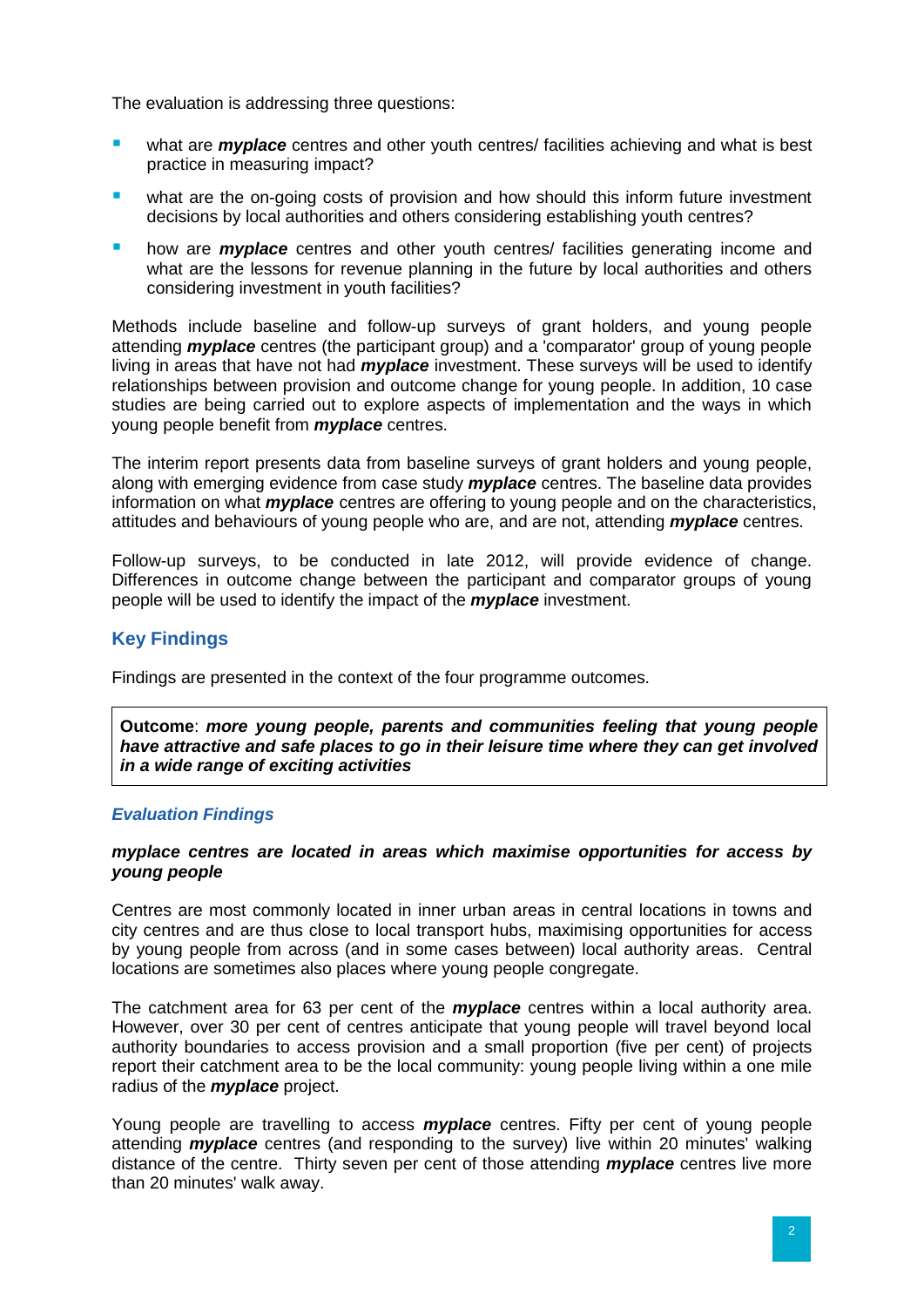#### *myplace* **centres typically bring together a wide range of facilities, activities and services to provide a comprehensive offer to young people**

Seventy per cent or more of centres include a café/ restaurant, an area for study, an area to learn practical skills (such as workshop, recording studio, kitchen, or hairdressing salon), an indoor games and recreation area, and indoor sports area, and office or meeting space.

Centres offer a range of opportunities for social, sporting and creative activitie. Outdoor space is also common, including gardens/ allotments and outdoor sports areas (available in 46 per cent of centres).

#### *myplace* **centres are attracting large numbers of young people who value the opportunity to meet up with friends in a safe environment, and use the facilities on offer.**

Young people were involved extensively in planning and design of *myplace* centres and this has produced buildings which are safe, appealing and welcoming to young people and which offer attractive environments in which to engage young people in activities and services.

One third of projects currently attract in excess of 200 young people each week. These numbers are likely to increase as more centres open and become established.

Young people are attracted to *myplace* centres and other youth provision for a range of reasons including opportunities to meet up with friends (68 per cent), having somewhere safe to meet (40 per cent) and to use the facilities (36 per cent).

#### **Centres are responding to community needs**

85 per cent of centres have developed activities and services that respond to community needs and 81 per cent carried out community consultation on the location of the project. In 75 per cent of project community members are involved as volunteers and in 61 per cent local community members are involved in project governance.

*Outcome:* **more young people, particularly the most disadvantaged, participating in positive leisure time activities that support their personal and social development**

#### *Evaluation Findings*

#### *myplace* **centres are focused on early intervention to meet the needs of disadvantaged young people**

*myplace* centres are more commonly located in areas with lower than average child wellbeing and higher than average levels of deprivation, unemployment and truancy, and lower than average educational attainment.

*myplace* centres are targeting young people with a wide range of needs. Between 60 per cent and 96 per cent of centres are targeting the following groups: deprived/ low income; NEET; young people with learning difficulties; young people with physical disabilities; offenders (or those at risk of offending); young people with substance misuse problems, young people from black and minority ethnic groups, young parents; young people who are looked after or in care; young people with physical or mental health condition. In addition, 37 per cent provide services for homeless young people.

#### **There is a strong emphasis on the social and emotional development of young people**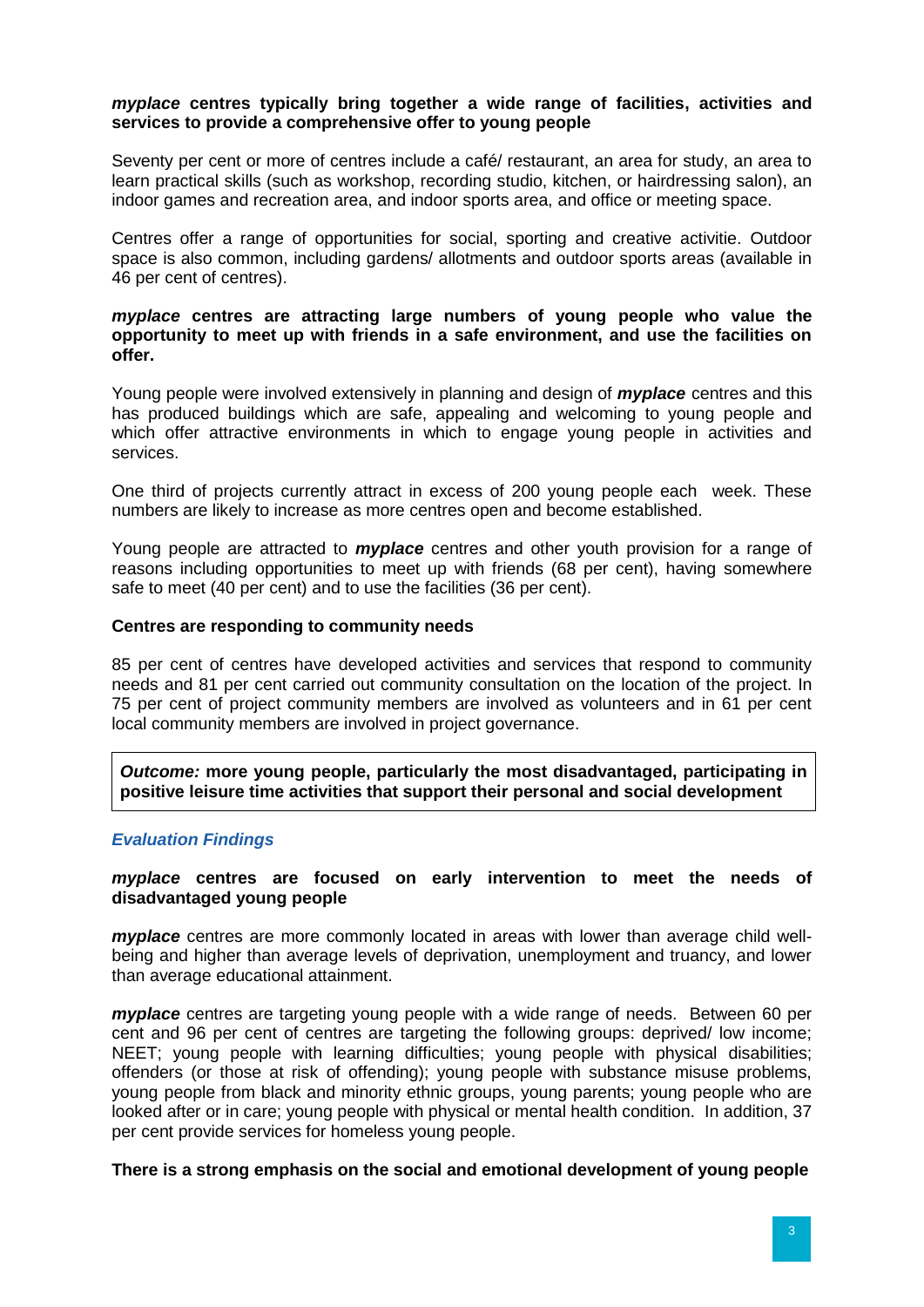Eighty per cent of centres identify 'provision of personal and social development opportunities for young people as one of their main objectives. The second and third most common objectives are 'provision of a safe and welcoming space for young people (70 per cent), and 'provision of high quality sport and leisure facilities for young people (46 per cent)

Eighty per cent of centres identify 'developing young people's social and emotional skills' as one of their main outcomes. The second and third most frequently identified outcomes are 'improving engagement in education, employment and training' (61 per cent) and 'reducing/preventing crime and anti-social behaviour (33 per cent).

#### **Young people are generally confident and have high levels of self-esteem**

Two measures were used to assess the self-esteem and well-being of young people: the Rosenberg self-esteem scale<sup>1</sup>, and the Warwick-Edinburgh Mental Well-being<sup>2</sup> scale. Young people were asked all questions on the scales and individual scores added together (by the evaluation team), using the appropriate methodologies (including for instance taking into account reverse scored questions on the Rosenberg Self-Esteem Scale).

Young people in *myplace* and non-*myplace* areas obtain similar scores on self-esteem and well-being measures, generally scoring highly on both. Young people attending *myplace* centres are more confident) and more satisfied with life than their counterparts in non*myplace* areas.

#### **A minority of young people are engaged in anti-social and risky behaviours**

A minority of young people attending *myplace* provision report that they have engaged in anti-social and criminal activities within the last three months. Nineteen per cent of young people attending myplace centres and completing the baseline survey report that they have upset someone with hurtful name calling, 17 per cent report that they have threatened someone with violence and eight per cent have excluded someone from a group of friends or activities. Eight per cent say that they have smashed or damaged property, 7 per cent have stolen something from a shop or business site and 4.5 per cent have damaged another car or vehicle on purpose.

Forty five per cent of young people attending *myplace* centres and 55 per cent in the comparator group report that they do not drink alcohol at all. Thirteen per cent of those attending *myplace* centres and five per cent in the comparator group drink alcohol once or twice a week. Ninety six per cent of young people in the comparator group and 83.5 per cent of those attending *myplace* centres do not take illegal drugs. Three per cent of young people attending *myplace* centres take drugs every day, compared to one per cent of the comparator group.

Young people attending *myplace* centres are more likely than those in comparator areas to report that they are involved in violence against people and property and drinking alcohol on a regular basis. This may be a reflection of *myplace* centres targeting young people who are at risk.

There are higher levels of self-reported engagement in anti-social activities amongst young people aged 8-12 years (when compared to older age groups). This confirms the importance of early intervention to meet the needs of those at risk. Analysis of baseline data relating to

-

<sup>&</sup>lt;sup>1</sup> See<http://www.bsos.umd.edu/scoy/reserach/rosenberg.htm>

<sup>&</sup>lt;sup>2</sup> The Warwick-Edinburgh Mental Well-being Scale was funded by the Scottish Executive National Programme for improving mental health and well-being, commissioned by NHS Health Scotland, developed by the University of Warwick and the University of Edinburgh and is jointly owned by NHS Health Scotland, the University of Warwick and the University of Edinburgh. See [http://www.heatlhscotland.com/scotlands-health/population/Measuring](http://www.heatlhscotland.com/scotlands-health/population/Measuring-positive-mental-health.aspx)[positive-mental-health.aspx](http://www.heatlhscotland.com/scotlands-health/population/Measuring-positive-mental-health.aspx)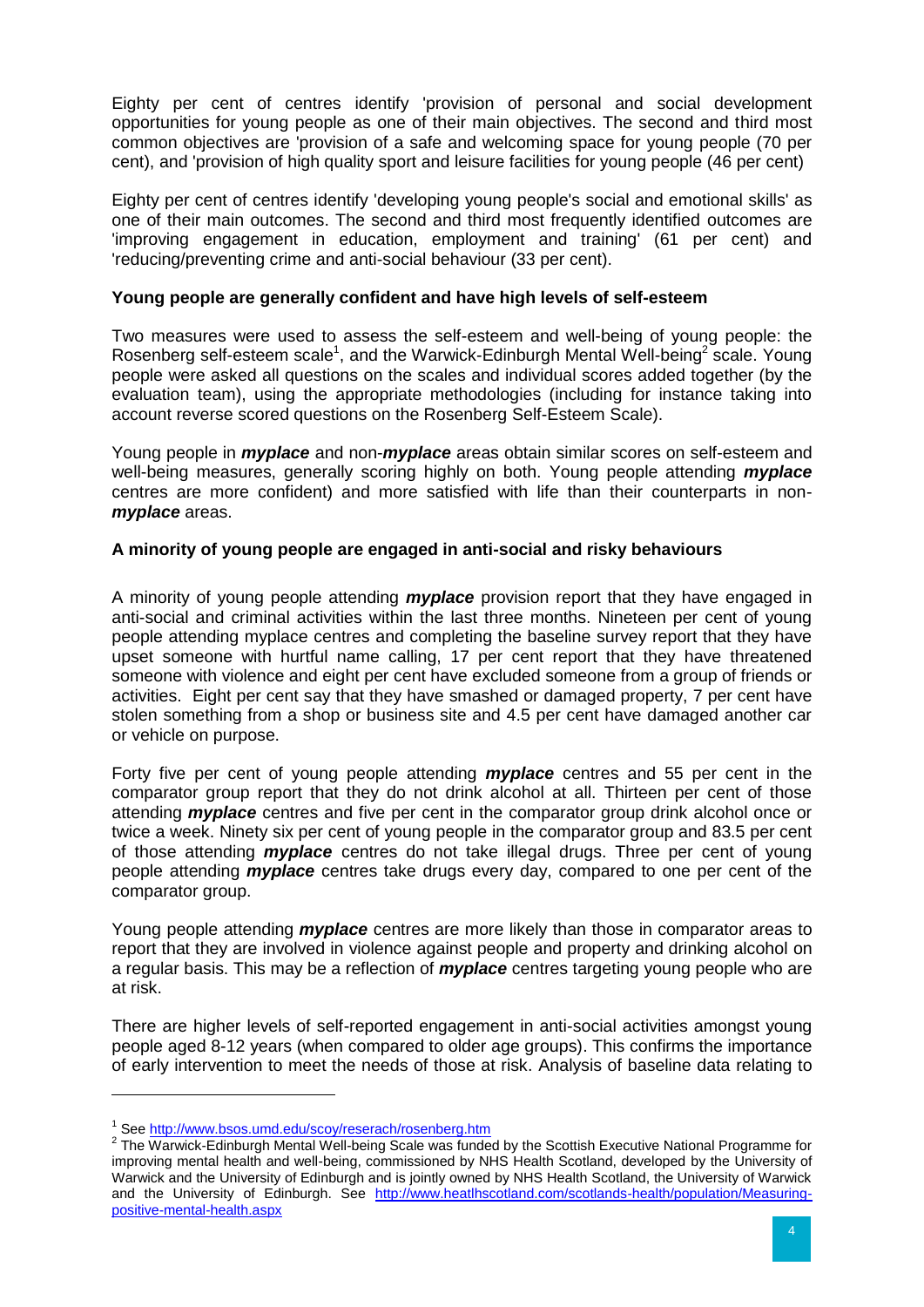young people attending *myplace* centres reveals that although the majority are in the priority target group (13-19 years, up to aged 25 with additional needs) many are aged 12 years or under (13 per cent of those completing the young persons' questionnaire), indicating a substantial need for provision amongst these younger children. *myplace* centres are responding to this need by running junior youth clubs and other activities for younger children.

*Outcome:* **more young people having access to information, advice and guidance services from within places they feel comfortable**

#### *Evaluation Findings*

#### **There is widespread provision of information, advice and guidance**

Advice and guidance has a strong focus on education and work, and health, as well as counselling and financial advice. A majority of *myplace* centres responding to the grant holders survey indicated 'careers advice/mentoring' (91 per cent), 'youth health services' and 'vocational training' (89.5 per cent respectively) as services that they are providing. In addition, 70 per cent of *myplace* centres indicated that alternative education (for those aged 14 - 16 years) is, or will be, available to young people. Fifty eight per cent of centres provide counselling for young people and 51 per cent offer financial advice.

Eleven per cent of young people report access to advice, guidance and support as a main reason for attending *myplace* provision. It is likely that much higher numbers are accessing services which located in accessible and friendly environments. Service providers report that the location of services within attractive and accessible physical spaces has increased opportunities to engage with young people, leading to better access and improved outcomes. Additional data on young people's use of advice and guidance (along with other services) will be collected via follow-up surveys.

**Outcome: stronger partnership working between local authorities and their third, private and public sector partners to plan, deliver and operate financially sustainable facilities with and for young people.**

#### *Evaluation Findings*

#### **Partnership working across sectors is central to the** *myplace* **programme and is bringing a range of benefits**

All centres are working in partnership to deliver services to young people. Benefits to emerge from partnership working include integrated service delivery (often as a result of the co-location of service providers in *myplace* centres), leading to improved contact with young people, better outcome, and service efficiencies.

Partnership between Civil Society Organisations (CSOs) and the public sector is widespread: 62 per cent of *myplace* centres report that CSOs are involved in the delivery of services or activities, and 60 per cent identify local authority youth services as a main partner.

*Some myplace* centres are working in partnership with private sector organisations, although more intend to do so in the future. Across all centres 37 per cent of respondents to the grant holder survey indicated that they worked in partnership with private sector organisations to deliver services or activities and 19 per cent identified private sector organisations as providers of project funding. Forty Four per cent of centres see business sponsorship as a future income source, although 25 per cent of respondents indicate that their project has no involvement from the private sector. Barriers to engagement with the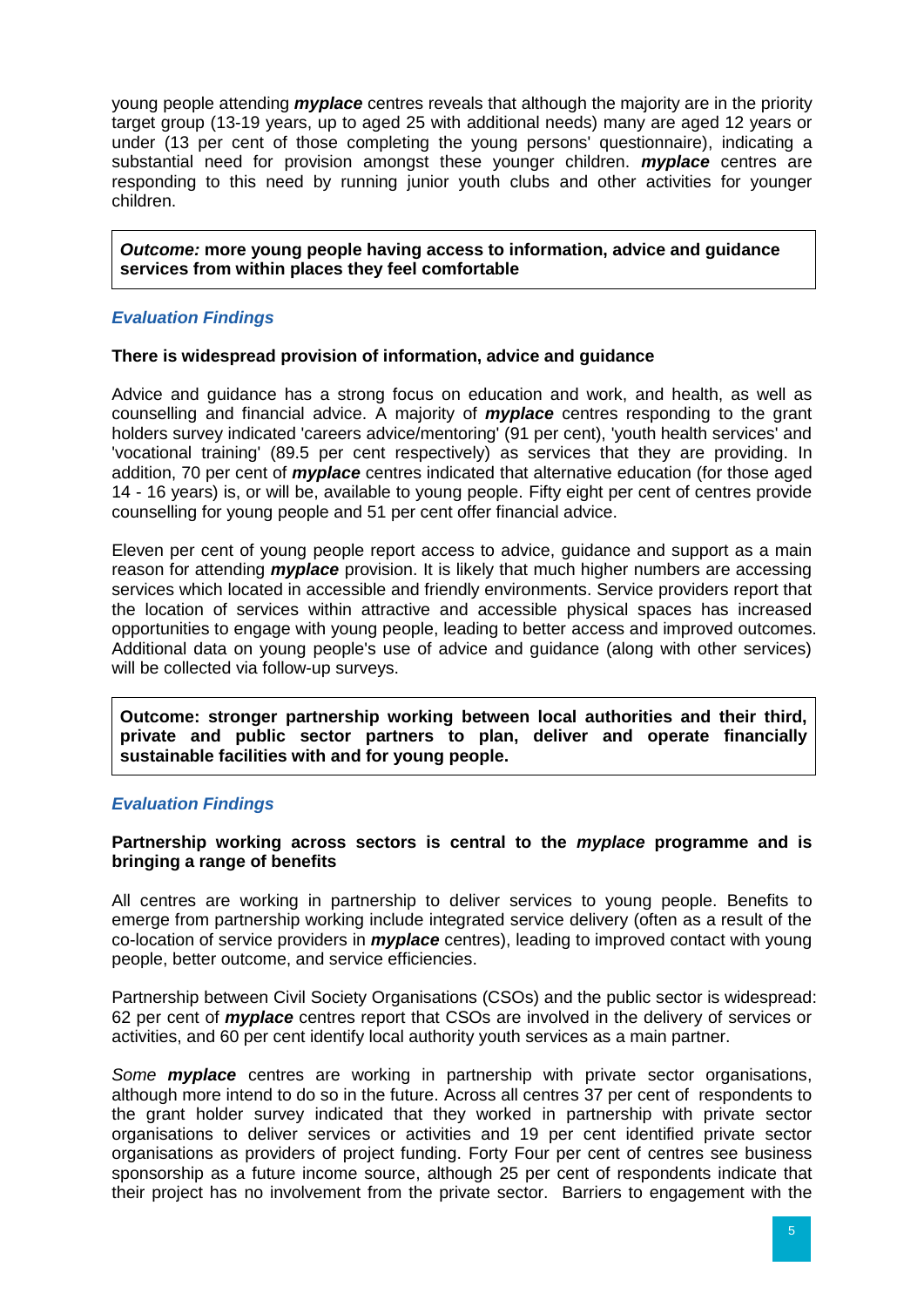private sector include lack of knowledge, contacts and skills.

#### **Young people are involved in decision making and have influence**

Young people continue to be involved extensively in decision making in *myplace* centres and have influenced the range of activities and services on offer, as well as operational issues such as staffing and resourcing. More than half of the centres have involved young people in decision making processes in relation to income generation, recruitment of staff, conduct and frequency of meetings and business planning. In an additional 40 per cent of responding projects young people have led decision making around activities and services and the design of the facility. In interviews, young people and staff report that young people gain skills and confidence from their participation in decision making.

#### **Most centres are financially sustainable in the short term, and larger centres (in terms of operating costs) and those led by the public sector are more likely to have shortterm funding in place**

Fifty-five per cent of centres have funds in place to cover operating costs for one or two years: twenty-four per cent have funds in place for three years or more However, 20 per cent of centres do not have sufficient funds to cover operating costs for the current financial year. These centres are pursuing a range of options, including commercial activities to increase income.

Larger *myplace* centres, in terms of operating costs, are more likely to have secured income in the short and medium term and be confident about securing income in the future**.** More than 90 per cent of those with operating costs of £750,000 and over have secured funding to cover the next 12 months' operating costs, and more than 50 cent of these have secured funding to cover the next 24 months. By comparison 67 per cent of centres with small operating costs (£250,000 or less per annum) have secured funding to cover 12 months and only 33 per cent had secured funding to cover the next 24 months.

Local authority grant holders are more likely to have short term funding in place but are less confident about the future. Grant holders in local authorities are more likely than those in CSOs to have funds in place to cover their operating costs over the next two years. 87 per cent of responding local authority centres have funds in place for up to twelve months and 53 per cent have funds secured to cover operating costs for the next two years. The comparative figures for CSO grant holders are 68 per cent and 41 per cent respectively. However, CSO grant holders are more confident in their abilities to generate income in the longer term: 82 per cent of CSO respondents agree that they will be able to generate enough income to cover their operating costs over the next five years, compared to 67 per cent of those in local authorities.

In some cases business plans which had been developed on the premise of public sector service agencies acting as anchor tenants and establishing permanent bases within *myplace* centres have had to be revised as local budgets have shrunk and agencies have been unable to commit to planned activities. In others, local budgets for youth work have been revised, sometimes resulting in the withdrawal or reduction of grant funding for *myplace* centre.

#### **Centres have developed diverse funding portfolios to generate income from a range of different sources**

Income from hire of centre facilities, staging of events, general admission charges and sales income were most commonly identified (all by more than half of centres responding).

Public sector grants remain an important source of income. Although less than half of respondents identify local public sector grants and contracts as an income source, they